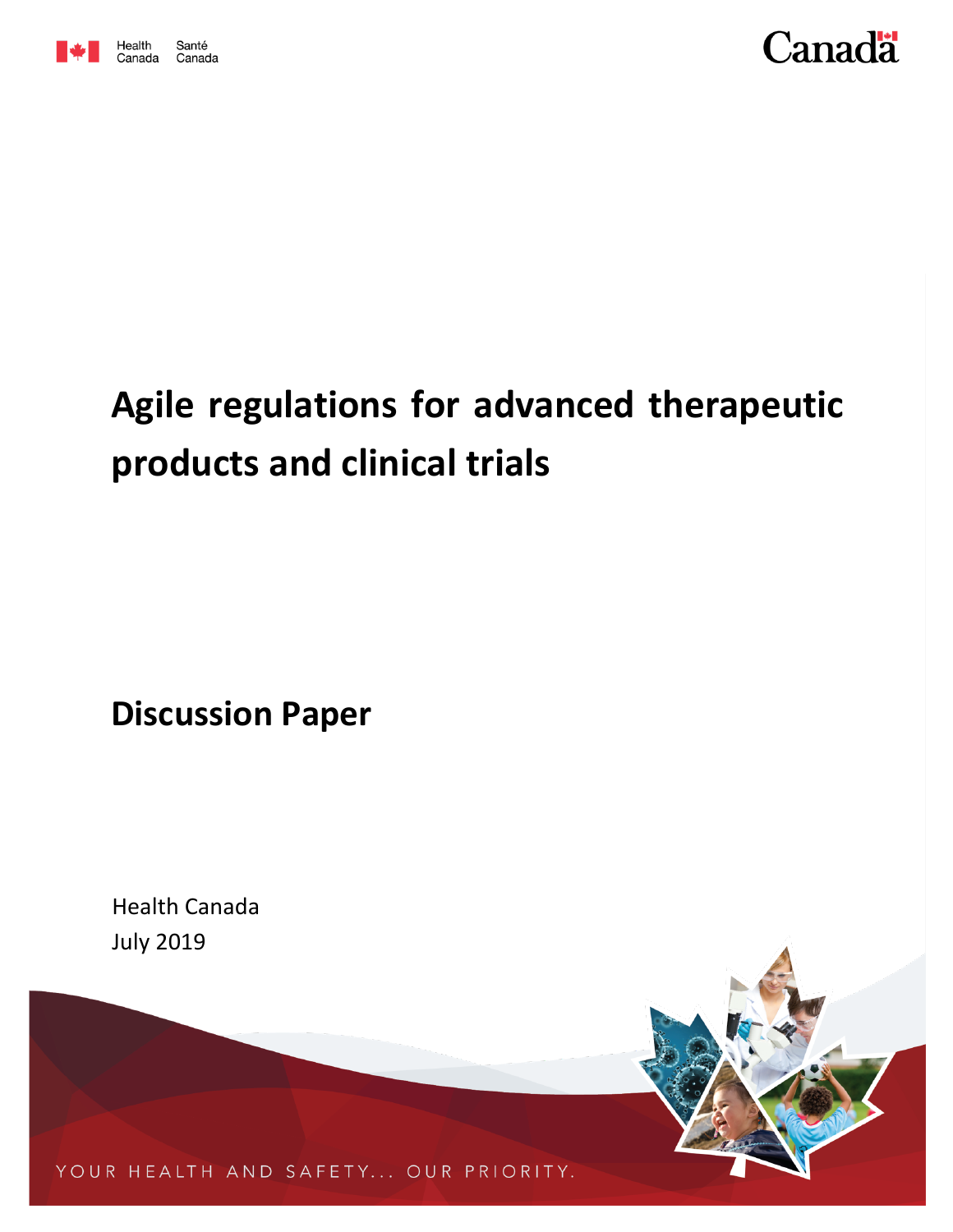### **1. Context**

Protecting the health and safety of Canadians is Health Canada's first priority. Therefore, it is important that Health Canada's product approval regulations allow Canadians access to promising new therapies. New advanced and complex health products, such as those based on artificial intelligence or 3D bioprinting, are leading to new ways to diagnose, treat, and monitor patients and challenging how Health Canada regulates health products. Clinical trials, through which new therapies are tested, are also changing to respond to the demands of increasingly complex products. While Health Canada has strong regulations for drugs and medical devices, some have not kept pace with innovation. Changes are required in order to accommodate highly complex technology while still protecting the health and safety of Canadians.

Health Canada has been working to better understand the evolving health product landscape and identify what regulatory changes might be needed. The Department has been engaging with new partners both domestically and internationally. Following the targeted Health and Biosciences Sector Regulatory Review consultation by the Treasury Board Secretariat in 2018, Health Canada held meetings with key stakeholders, innovators, organizations and thought leaders across the country. These discussions highlighted the need for reform and are summarised in the [Consultation Summary: Health](https://www.canada.ca/en/health-canada/services/publications/drugs-health-products/consultation-summary-june-2018.html)  [Products Stakeholder Engagement Session June 27, 2018](https://www.canada.ca/en/health-canada/services/publications/drugs-health-products/consultation-summary-june-2018.html) and [What we heard: A summary of scanning](https://www.canada.ca/en/health-canada/services/publications/drugs-health-products/consultation-summary-health-product-regulation.html)  [and consultations on what's next for health product regulation](https://www.canada.ca/en/health-canada/services/publications/drugs-health-products/consultation-summary-health-product-regulation.html) (March 2019[\).](https://www.canada.ca/en/health-canada/services/publications/drugs-health-products/consultation-summary-health-product-regulation.html)

In [Budget 2019,](https://www.budget.gc.ca/2019/home-accueil-en.html) the Government of Canada took a major step towards advancing regulatory modernization to address new technologies in the health and biosciences sector. In particular, it supported the approaches proposed in the [Health and](https://www.canada.ca/en/health-canada/corporate/about-health-canada/legislation-guidelines/acts-regulations/targeted-regulatory-reviews/health-biosciences-sector-regulatory-review-roadmap.html)  [Biosciences Sector Regulatory Review Roadmap,](https://www.canada.ca/en/health-canada/corporate/about-health-canada/legislation-guidelines/acts-regulations/targeted-regulatory-reviews/health-biosciences-sector-regulatory-review-roadmap.html) including the use of regulatory sandboxes. This ambitious regulatory reform agenda requires the new legislative provisions for the *Food and Drugs Act* provided in the *[Budget Implementation Act, 2019.](https://www.parl.ca/LegisInfo/BillDetails.aspx?Language=E&billId=10404016)*

# **2. How Health Canada proposes to address new and increasingly complex health products**

#### **Regulatory Sandboxes**

Regulatory sandboxes help industry offer innovative products, services, and applications in Canada. The sandbox protects the health and safety of Canadians while introducing flexibility to the regulatory process to meet the growth and pace of technologies that do not fit within the current regulations.

Moving forward, Health Canada will be focussing its modernization efforts on two key areas:

- 1. Using a risk-based approach for regulating clinical trials.
- 2. Creating a flexible approach for authorizing complex and novel health products.

These two areas are crucial to helping Canadians access new health products. The first is necessary for the development and testing of new health products, and the second acts as a new way to bring unique health products to the market.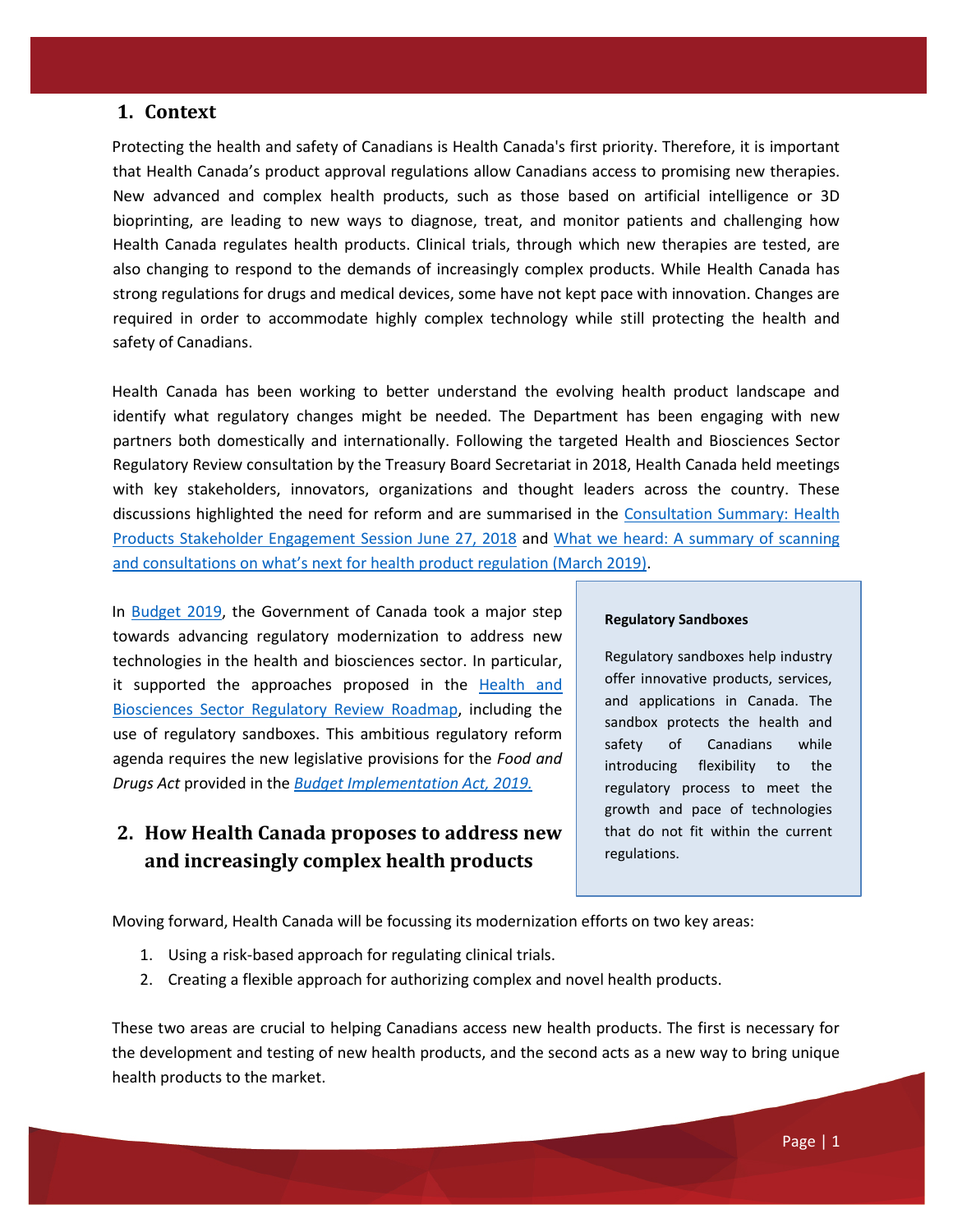#### *Using a risk-based approach for regulating clinical trials*

Clinical trials are usually the first step in developing new health products. Health Canada has effective clinical trial regulations, but as products evolve so do the trials, creating the need for more flexible clinical trial regulations. In the past, clinical trials were mostly done on a specific drug or device in a select population. The approach was "one-size-fits-all". This model may be challenging for small-to-medium sized companies. It may also discourage the study of under-represented, very small, or geographically dispersed patient populations. In addition, new trial designs are emerging where multiple therapies from multiple sponsors are studied in parallel for the same disease or condition. These trials benefit patients since the therapies can be adjusted based on their outcomes (Figure 1). The trials may also study both drugs and devices at the same time.

Lower-risk clinical trials are also now being done on approved products to establish new uses. For example, children are often treated with drugs and devices that were only studied in adults. Lower-risk trials could help confirm whether these products also work in kids.



Figure 1. Evolution of Clinical Trial Designs

#### **Finding the Best Treatment: Platform Trials**

Platform trials aim to find the best treatment for a condition by studying different interventions from different companies. They also use specialized statistical tools to increase the number of patients receiving the most promising therapy. This involves multiple trials under a master protocol.

*Oversight of the conduct of clinical trials is designed to safely permit unconventional trials designs to better accommodate the needs of patient sub-populations and, where appropriate, adaptive clinical trials design and scientific breakthroughs.*

Moving forward, the *Food and Drugs Act* will accommodate new types and designs of trials. It will reduce costs for those conducting low-risk trials, and regulate in proportion to risk. The revised approach will also improve alignment with global partners, and increase Canada's competitiveness in attracting trials.

The approach is shifting to one that focusses on controlling the conduct

of all parts of a clinical trial. The new model will also expand the use of evidence gathered through trials. These changes are expected to give patients greater access to more potentially life-saving trials and new therapies. Canadians will also have access to more information on available clinical trials and their results.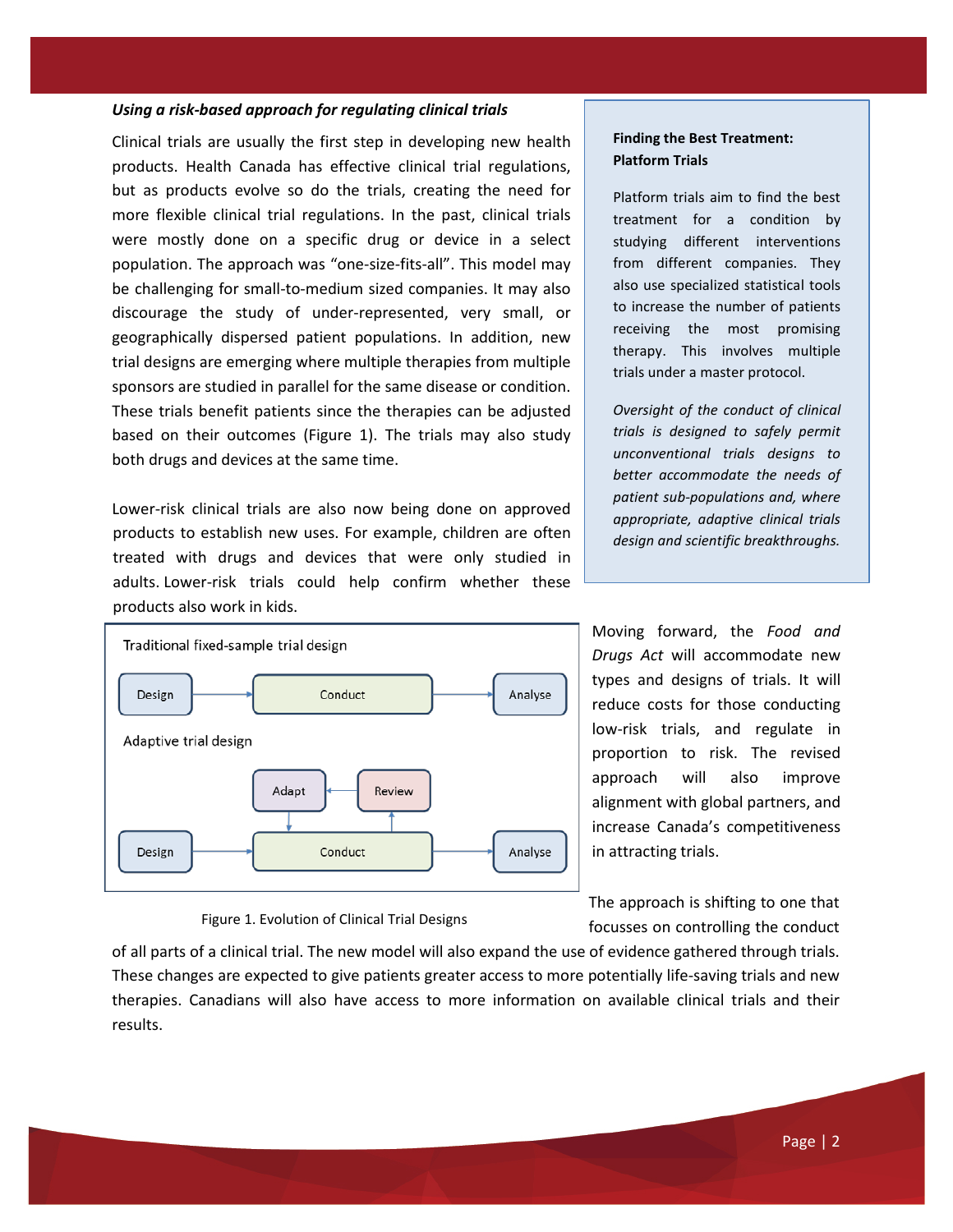Additionally, foods for special dietary purposes will now be included as products that require clinical trials. Right now, manufacturers are not allowed to conduct clinical trials in Canada on foods for special diets, such as infant formula. This impacts their ability to generate the evidence needed to demonstrate the safety and nutritional characteristics of a new infant formula. The new provision will make those trials possible.

Compliance and enforcement powers in the *Food and Drugs Act* have also been expanded through the recent *Budget Implementation Act, 2019.* New regulations will allow for long-term safety monitoring of higher-risk trials. Legislative provisions will not come into force until a new set of regulations are developed and implemented. Health Canada will consult with stakeholders as it develops this new regulatory approach for clinical trials.

#### *Creating a flexible approach for authorizing complex and novel health products*

Most health products will continue to be regulated using existing rules under the *Food and Drugs Act*. Under exceptional circumstances, where current regulations cannot appropriately accommodate a product, a new pathway will be available. This pathway will be reserved exclusively for "Advanced Therapeutic Products," (ATPs) which are drugs or devices that are so novel, complex, and distinct that current regulations are not equipped to handle them. For example, through gene editing doctors can now diagnose and deliver personalized therapies at a patient's bedside. This type of individualized medicine does not easily fit within the current regulatory approach, which was designed for more traditional, large-scale therapies.

ATPs can offer tremendous health and economic benefits. As more companies make use of these new technologies, it has become evident that Health Canada needs a risk-based and flexible way to authorize these novel products, while still protecting the health and safety of Canadians. The regulatory pathway proposed is one that can be tailored to the specific product, addressing its unique characteristics while maintaining Health Canada's high standards for patient safety. Figure 2 provides a more detailed explanation of this new pathway, also known as a regulatory sandbox.

#### **Customization: 3D Bioprinting**

3D bioprinting is the creation of an object by building many layers of living cells. The process is highly dependent on software, with a variety of printing techniques being used and continuously updated.

The potential for future uses is staggering: from bioprinting of tissues and organs for transplantation, to pre-clinical testing and personalized drug development.

*The ATP pathway could enable the use of customized regulatory requirements. This will allow the agility and flexibility necessary for the appropriate oversight of complex technology, such as the application of 3D bioprinting at the point of care.*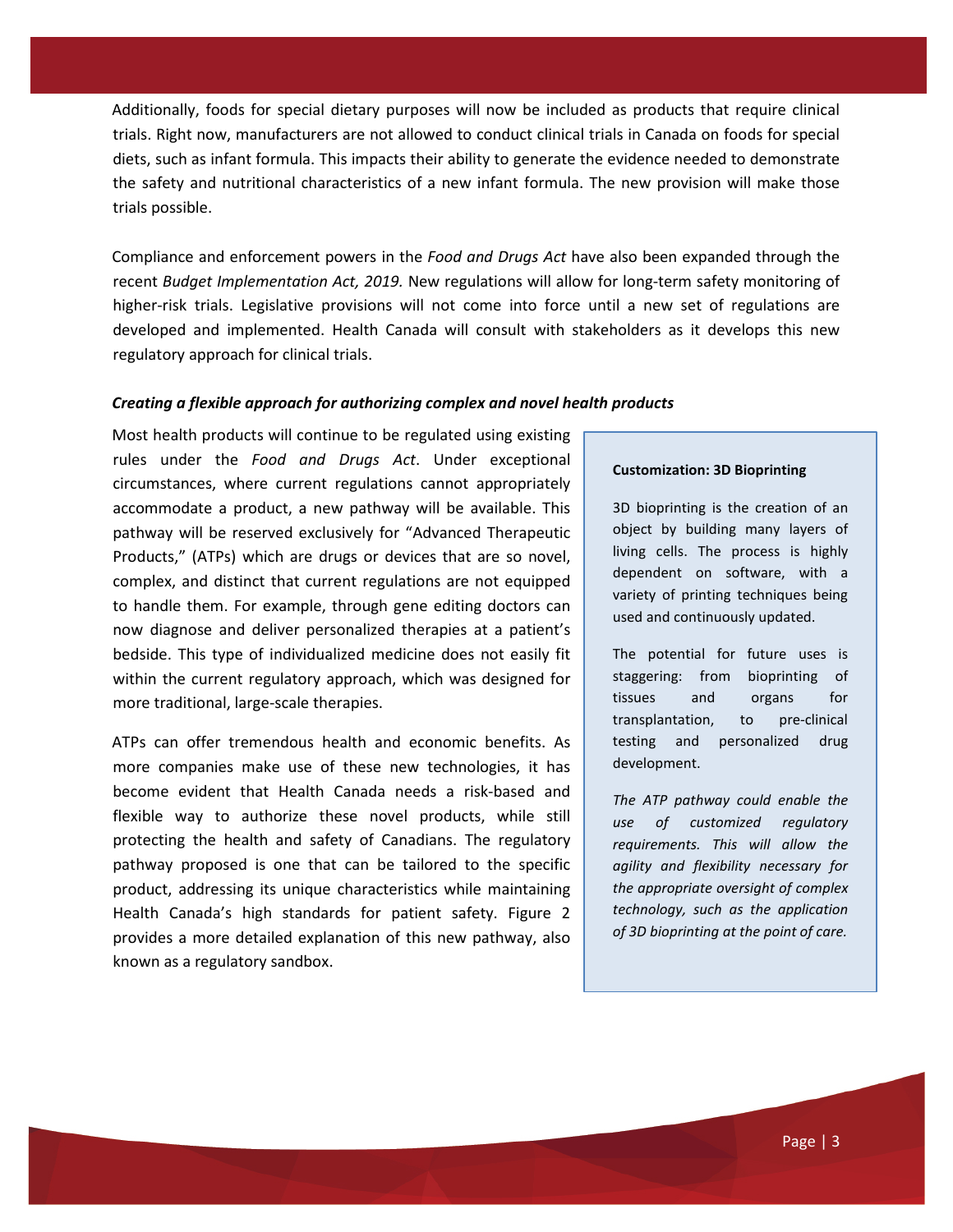

Figure 2. New regulatory pathway for Advanced Therapeutic

This new pathway is only meant for truly unique products. In assessing whether a product may be eligible for the pathway, Health Canada will consult with stakeholders and consider:

- The risks and benefits associated with the product, and steps available to adequately manage and control these risks.
- The extent to which the product is different from already approved drugs or devices.
- The extent to which there are other appropriate controls in place, for example through provincial and territorial legislation.

To sell, import or manufacture ATPs, companies will require one of the following:

- *A licence:* To obtain a licence, those interested would need to submit an application to Health Canada. Once issued, the licence would have terms and conditions associated with it (e.g. quality and safety requirements).
- *An order of permission:* An order could be given as a general permission instead of a licence. This mechanism would be more suitable for lower-risk products, such as wearable medical devices. However, individuals or organizations subject to an order would still need to meet certain requirements, such as reporting safety issues.

In both instances, Health Canada would aim to ensure that ATPs meet both the market licensing and health technology assessment requirements. Health Canada intends to work closely with stakeholders to establish and modify these terms and conditions in response to real-world evidence. In addition, all ATPs would be subject to compliance and enforcement powers under the *Food and Drugs Act*. A product license could be revoked if the product is shown to be unsafe, ineffective, or in violation of terms and conditions.